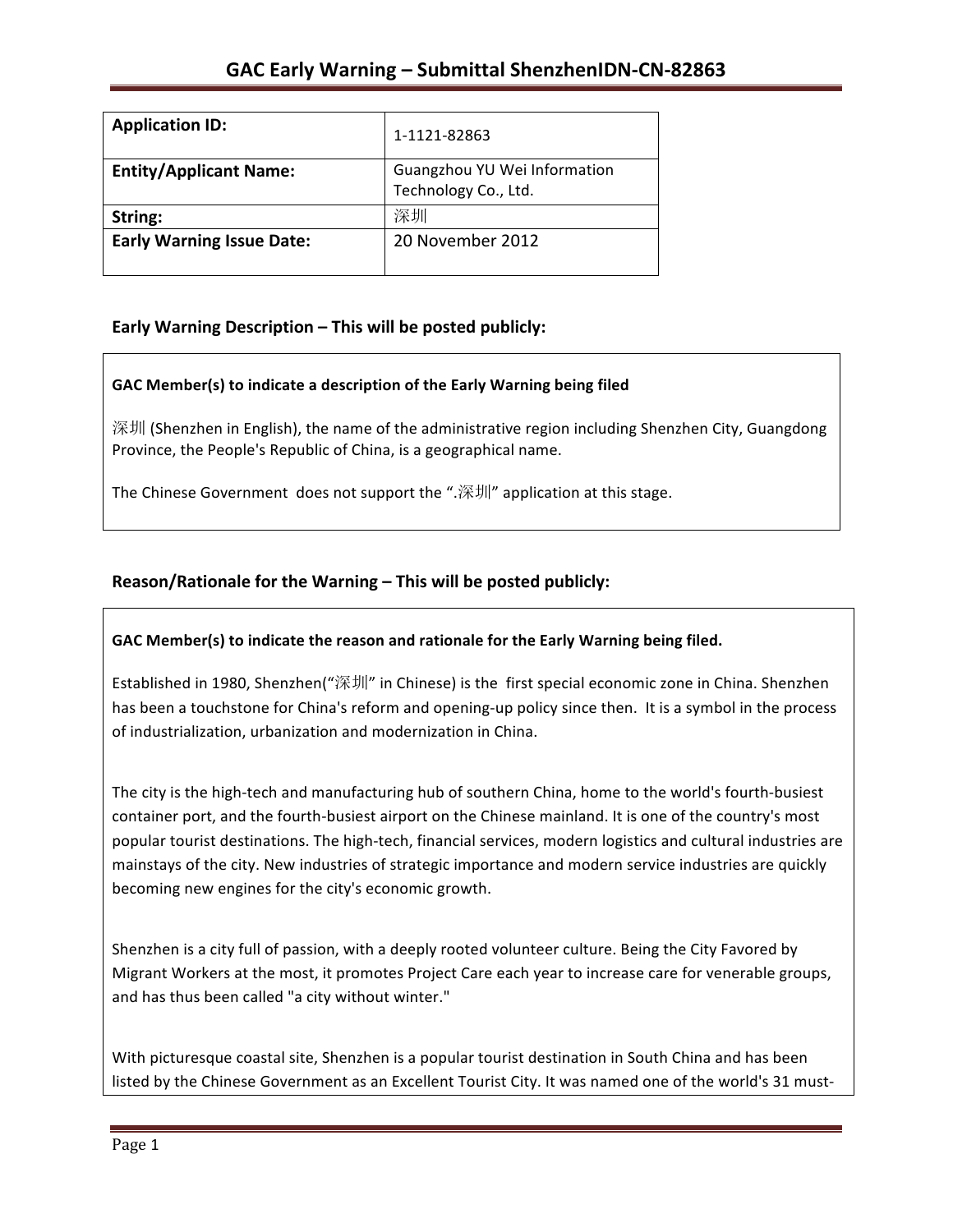see tourist destinations in 2010 by The New York Times.

The 32-year-old city is stepping up to change models of economic development and build an innovative, energy-saving and environment-friendly city where people can reside happily.

Therefore, without the authorization of the Shenzhen Municipal People's Government, any organization should not use "深圳" as a generic Top-level Domain Name.

The Chinese Government does not support the ".深圳" application at this stage.

Further details, maps and information about Shenzhen can be found at: http://english.sz.gov.cn/

### **Supporting GAC Members (Optional):**

**I** agree to include the supporting GAC members in the publication of this Early Warning

### **Possible Remediation steps for Applicant – This will be posted publicly:**

GAC Member(s) to identify possible remediation steps to be taken by the applicant The applicant should withdraw their application based on the information provided above

### **Further Notes from GAC Member(s) (Optional) – This will be posted publicly:**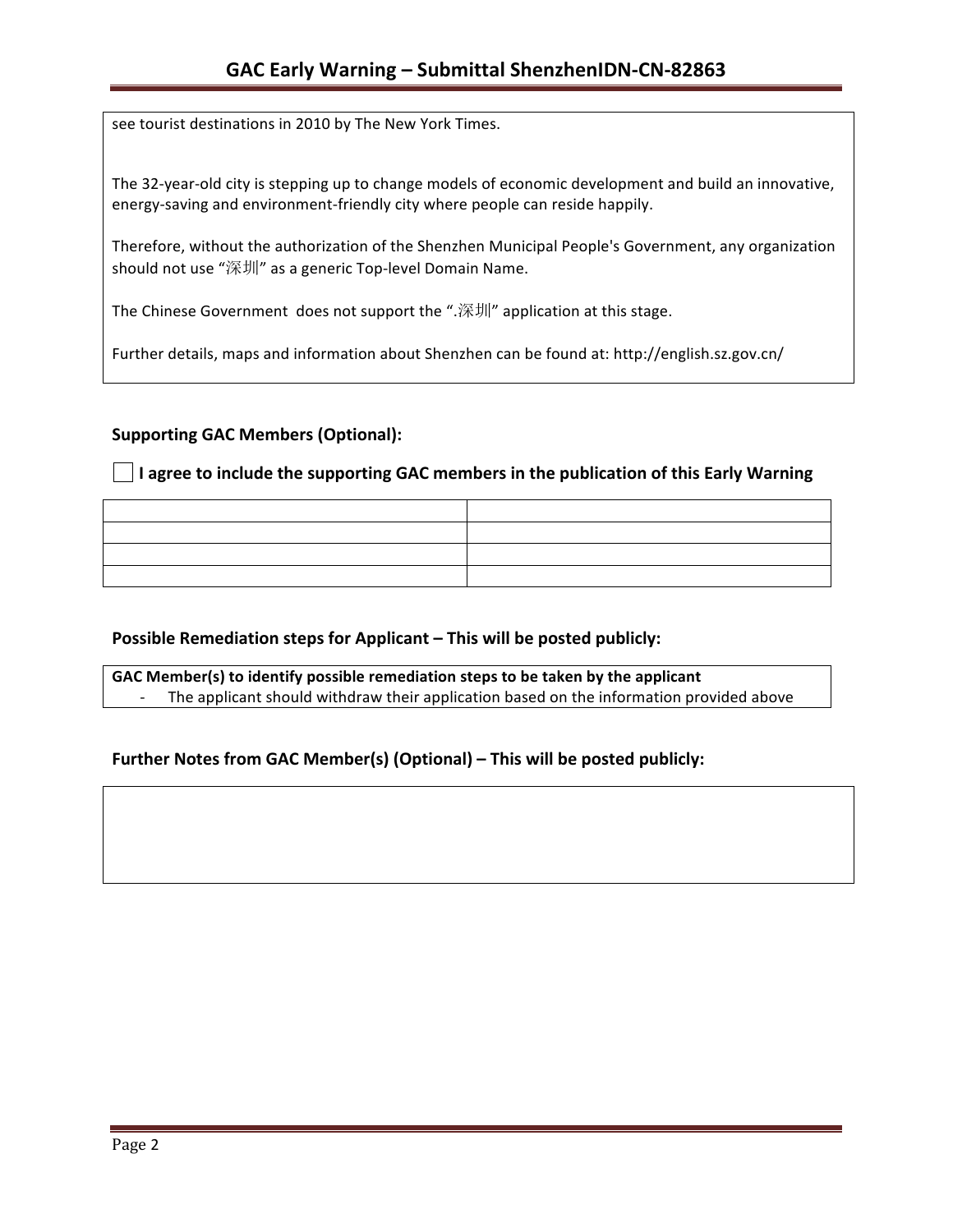# **INFORMATION FOR APPLICANTS**

## **About GAC Early Warning**

The GAC Early Warning is a notice only. It is not a formal objection, nor does it directly lead to a process that can result in rejection of the application. However, a GAC Early Warning should be taken seriously as it raises the likelihood that the application could be the subject of GAC Advice on New gTLDs or of a formal objection at a later stage in the process. Refer to section 1.1.2.4 of the Applicant Guidebook (http://newgtlds.icann.org/en/applicants/agb) for more information on GAC Early Warning.

## **Instructions if you receive the Early Warning**

**ICANN** strongly encourages you work with relevant parties as soon as possible to address the concerns **voiced in the GAC Early Warning.** 

### **Asking questions about your GAC Early Warning**

If you have questions or need clarification about your GAC Early Warning, please contact gacearlywarning@gac.icann.org. As highlighted above, ICANN strongly encourages you to contact gacearlywarning@gac.icann.org as soon as practicable regarding the issues identified in the Early Warning. 

### **Continuing with your application**

If you choose to continue with the application, then the "Applicant's Response" section below should be completed. In this section, you should notify the GAC of intended actions, including the expected completion date. This completed form should then be sent to gacearlywarning@gac.icann.org. If your remediation steps involve submitting requests for changes to your application, see the change request process at http://newgtlds.icann.org/en/applicants/customer-service/change-requests.

In the absence of a response, ICANN will continue to process the application as submitted.